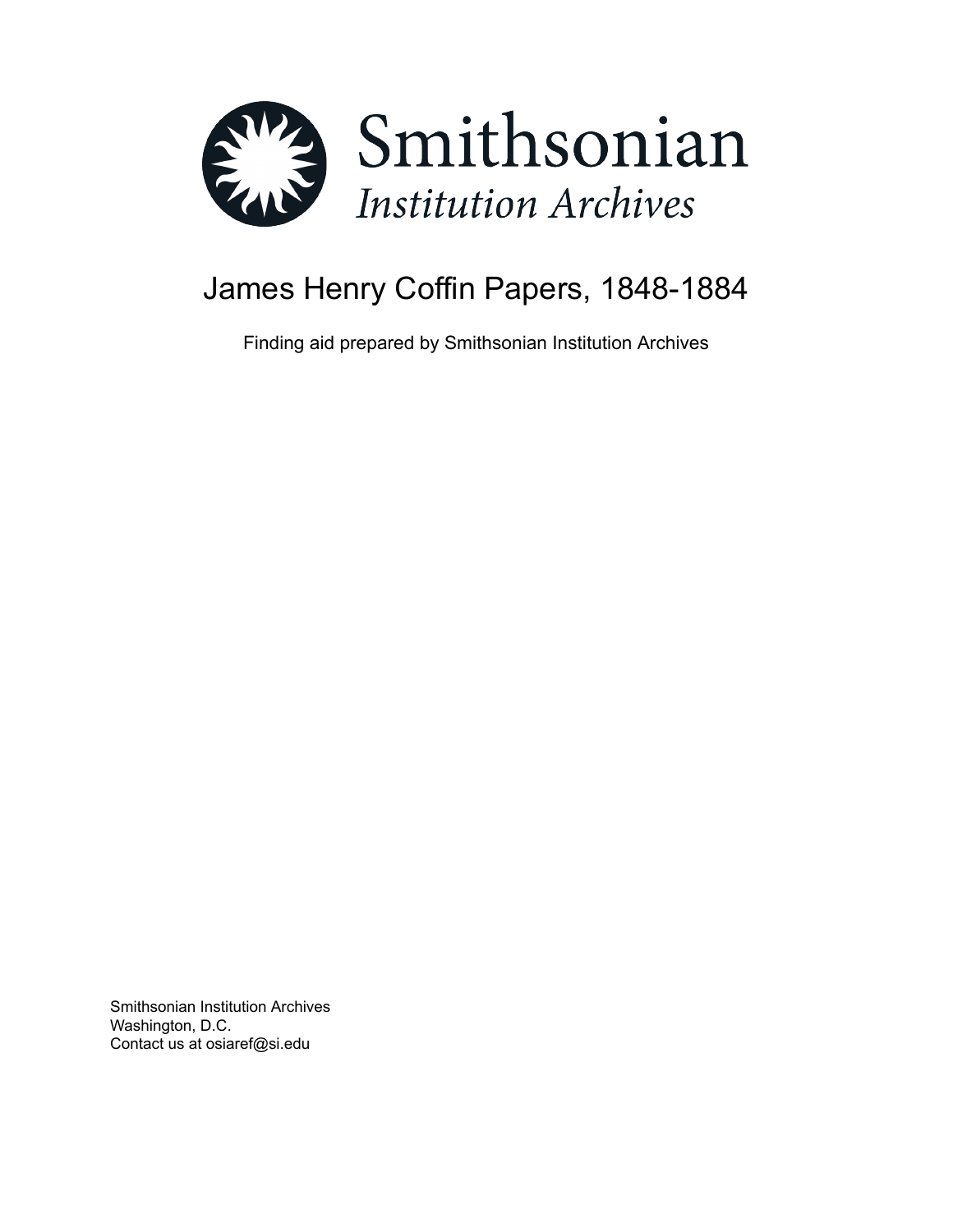# **Table of Contents**

<span id="page-1-0"></span>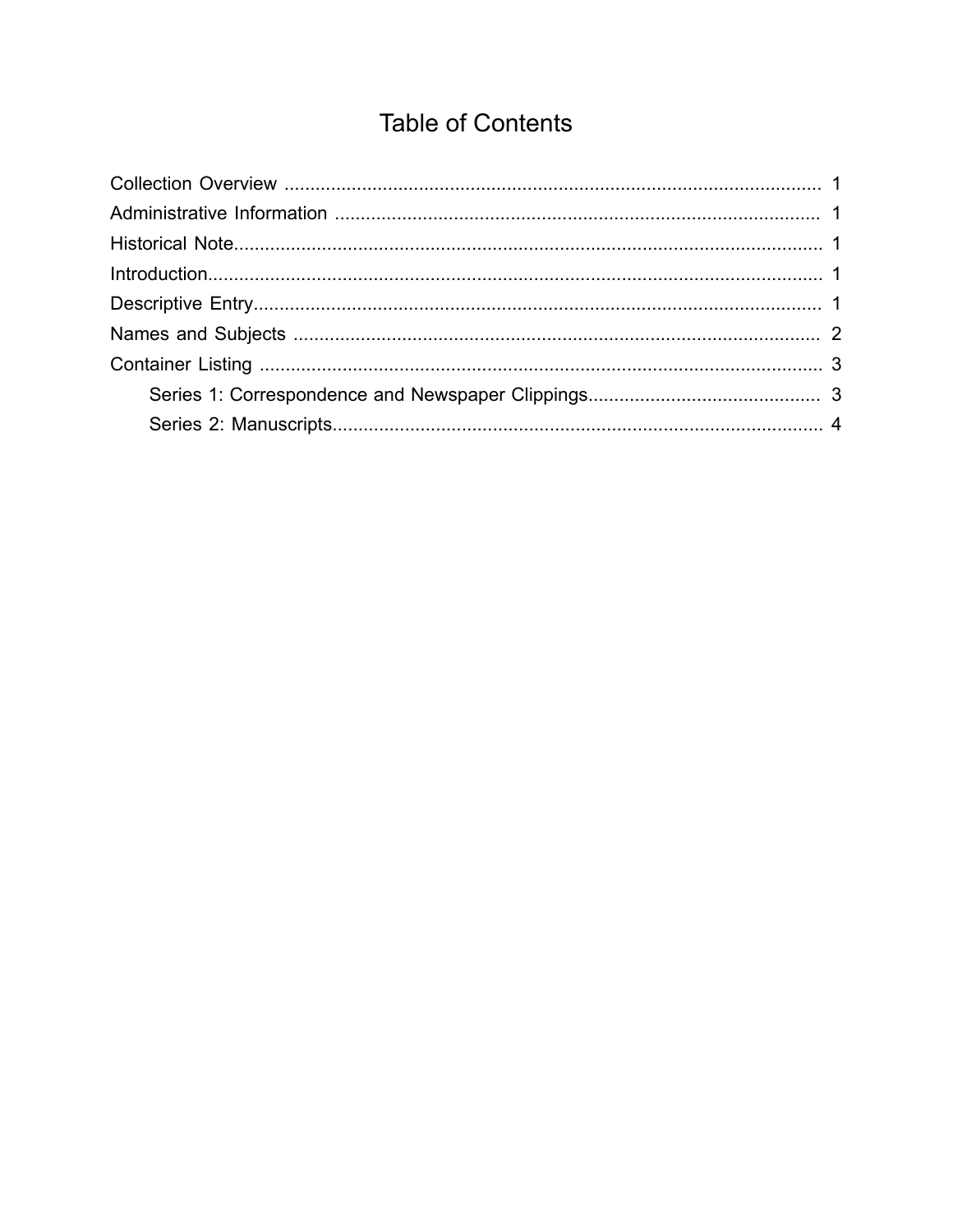| <b>Repository:</b> | Smithsonian Institution Archives, Washington, D.C., osiaref@si.edu |
|--------------------|--------------------------------------------------------------------|
| Title:             | James Henry Coffin Papers                                          |
| Date:              | 1848-1884                                                          |
| Identifier:        | Record Unit 7060                                                   |
| Creator::          | Coffin, James H. (James Henry), 1806-1873                          |
| Extent:            | 0.25 cu. ft. (1 half document box)                                 |
| Language:          | English                                                            |

#### <span id="page-2-0"></span>**Collection Overview**

#### <span id="page-2-1"></span>**Administrative Information**

#### Prefered Citation

Smithsonian Institution Archives, Record Unit 7060, James Henry Coffin Papers

#### <span id="page-2-2"></span>**Historical Note**

James Henry Coffin (1806-1873) was a mathematician and meteorologist who specialized in the study of wind velocity. Coffin graduated from Amherst College in 1828 and taught at various schools and colleges. Coffin began his meteorological studies in 1838. While at Williams College, 1840-1843, he installed an apparatus on Mount Greylock, New York, for automatically recording the direction and the velocity of the wind. From 1846 until his death, Coffin held a chair of mathematics and natural philosophy at Lafayette College. In 1846, he began his collaboration with the Smithsonian Institution in meteorology. Two of Coffin's studies, *Winds of the Northern Hemisphere* and *Winds of the Globe* were published by the Institution in 1853 and 1875, respectively.

#### <span id="page-2-3"></span>**Introduction**

This finding aid was digitized with funds generously provided by the Smithsonian Institution Women's Committee.

#### <span id="page-2-4"></span>**Descriptive Entry**

These papers consist of correspondence concerning temperature, wind, and weather reports of the Hudson Bay region, 1848; resolutions of condolence to Coffin's son, Seldon J. Coffin, from students and alumni of Lafayette College after Coffin's death, 1873; newspaper articles; an illustration of James H. Coffin; and the original manuscript of *Winds of the Northern Hemisphere*. Additional correspondence of James Henry Coffin exists elsewhere in the Smithsonian Institution Archives, especially in the Joseph Henry Collection, Record Unit 7001, and Meteorological Project Records, Record Unit 60.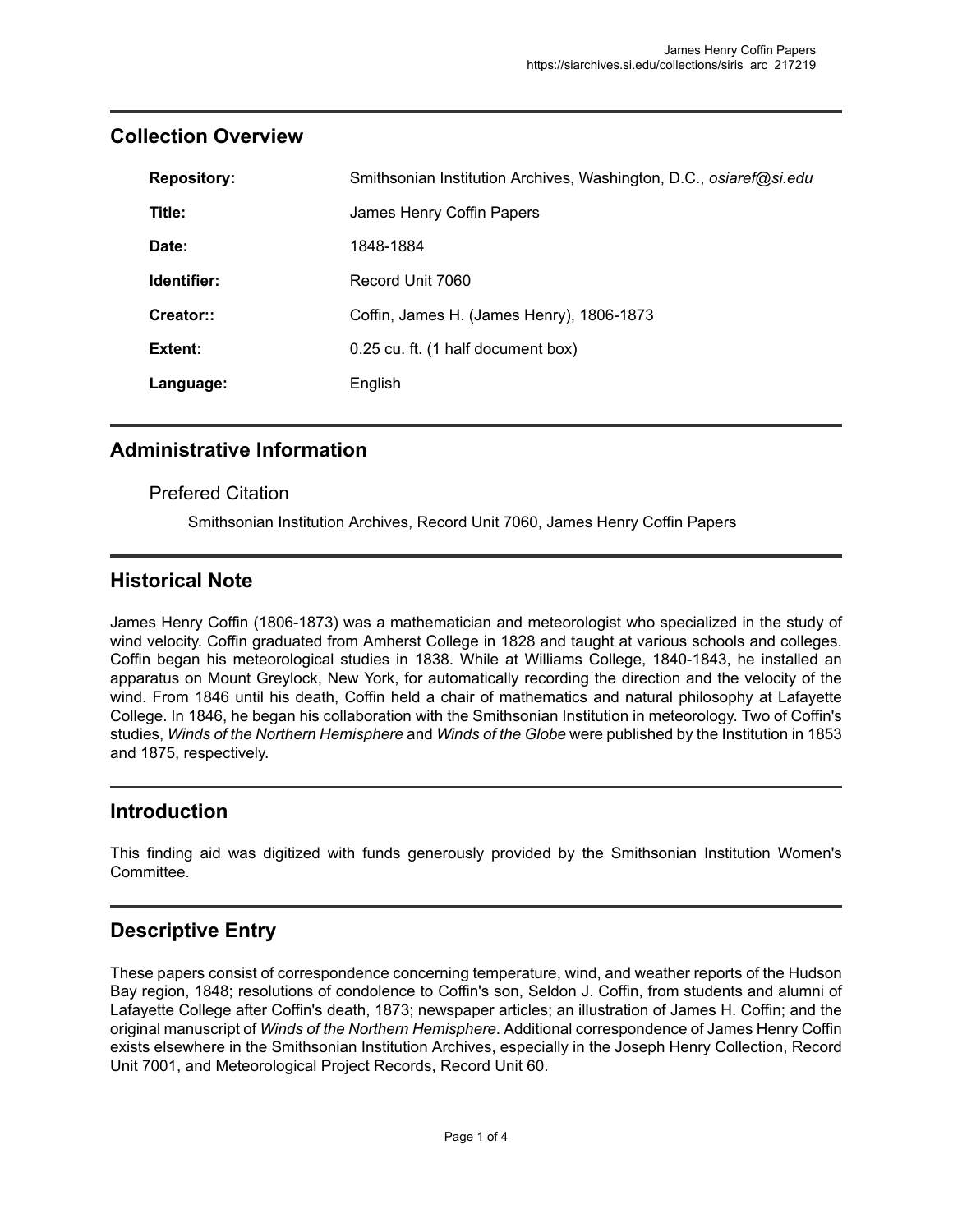#### <span id="page-3-0"></span>Names and Subject Terms

This collection is indexed in the online catalog of the Smithsonian Institution under the following terms:

Subjects:

Meteorology

Names:

Amherst College Coffin, James H. (James Henry), 1806-1873 Coffin, Seldon J. Henry, Joseph, 1797-1878 Lafayette College (Easton, Pa.) Smithsonian Institution. Meteorological Project Williams College

Preferred Titles:

*Winds of the Globe Winds of the Northern Hemisphere*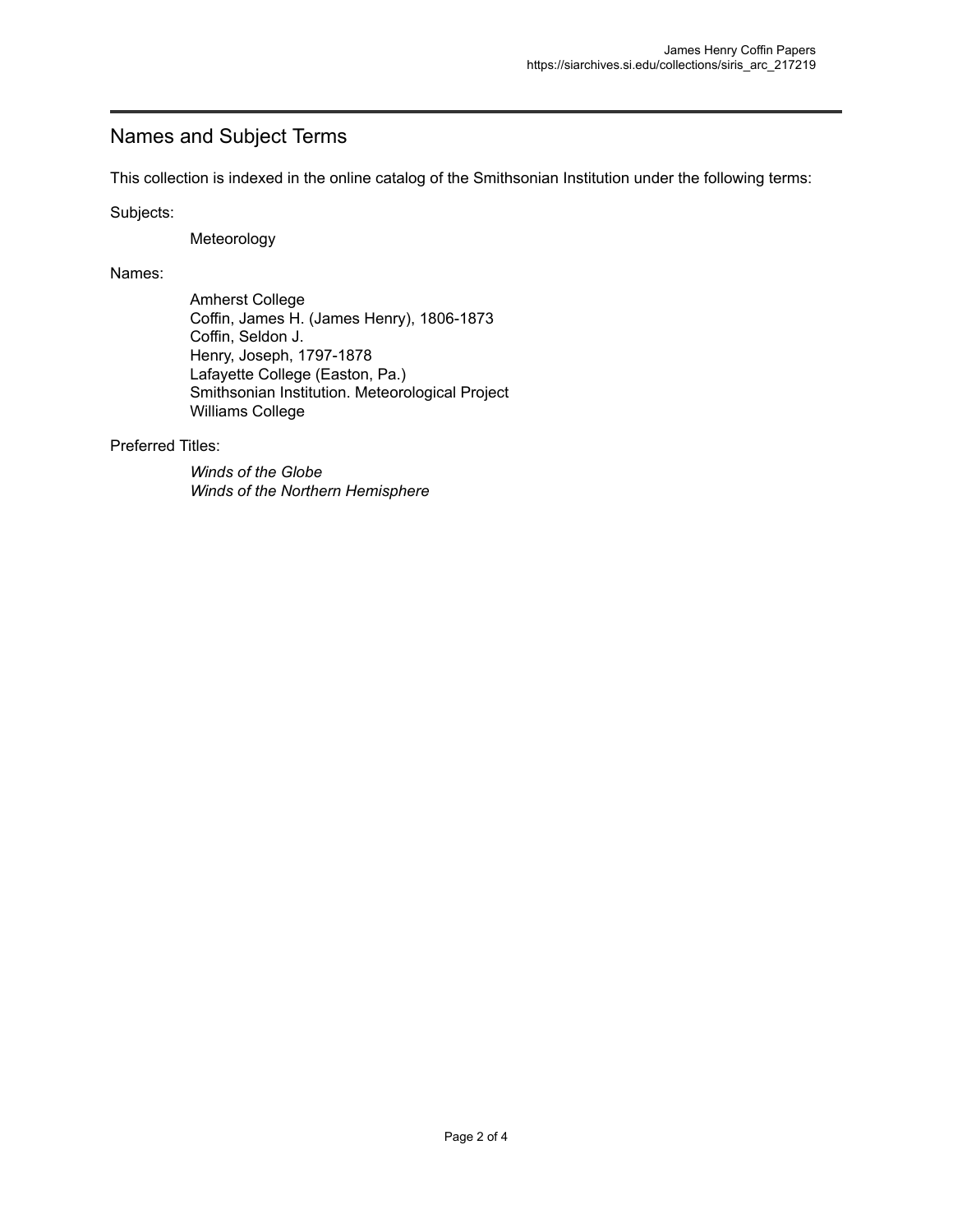## <span id="page-4-0"></span>**Container Listing**

<span id="page-4-1"></span>Series 1: Correspondence and Newspaper Clippings

|            | Box 1                                                                                 |
|------------|---------------------------------------------------------------------------------------|
| Box 1 of 1 | Folder 1 Correspondence, 1848, 1873                                                   |
| Box 1 of 1 | Folder 2 Newspaper Articles; and an illustration of James Henry Coffin,<br>1873, 1884 |

*Return to Table of [Contents](#page-1-0)*